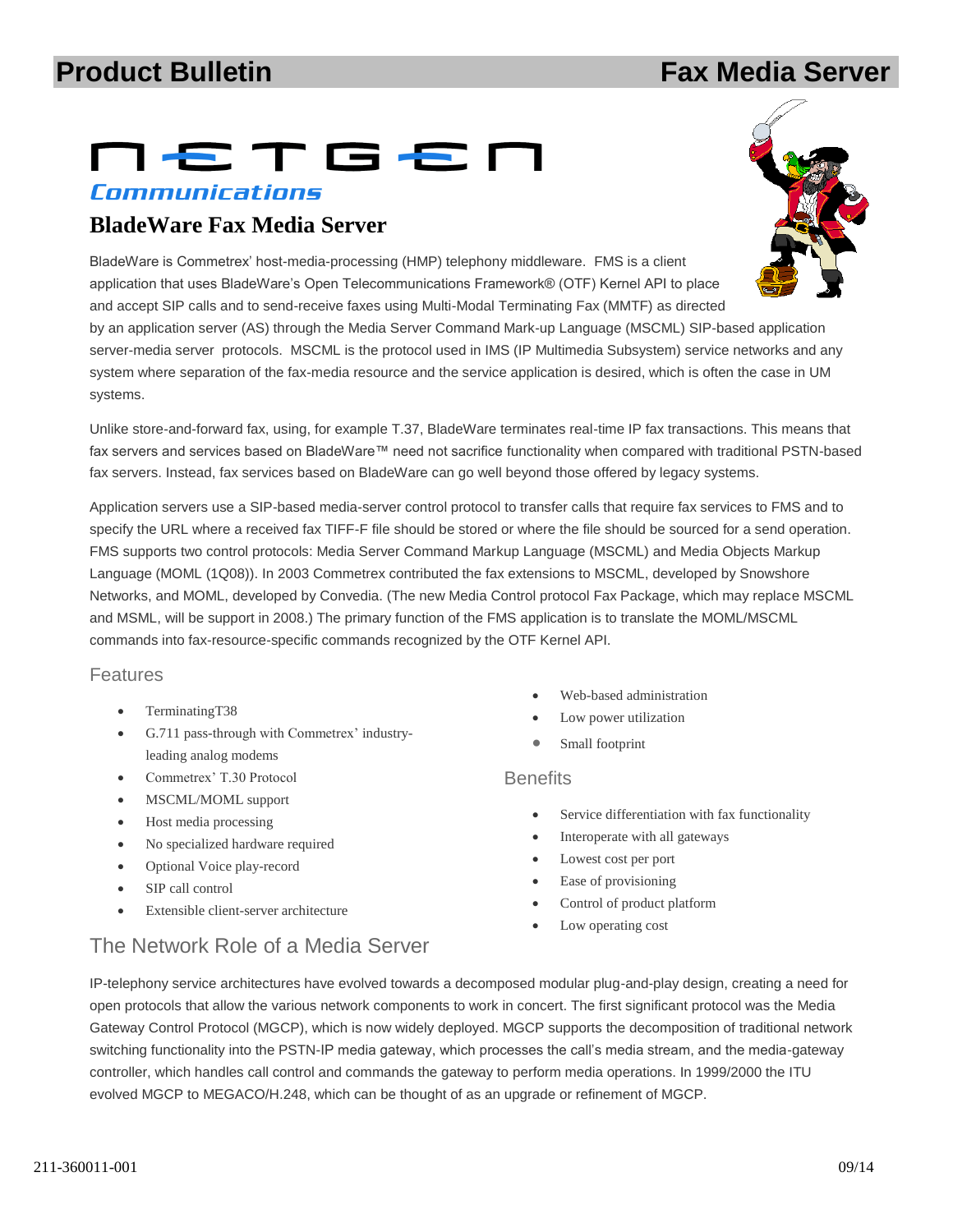# **Product Bulletin Fax Media Server**

To provide additional services such as unified messaging, audio conferencing, voice-based information services, and fax services, two new entities were required: the application server and the media server.

The partitioning of these entities followed the example set by the MGC and MG, with service logic controlled by the application server and the media-stream processing handled by the media server.

A media server's role is to terminate (source or sink) a media stream, providing, for example, the functions needed for voice play/record, fax send/receive, and audio conferencing.

Typically, media servers use proprietary DSP-resource boards to process the media stream. But, led by Commetrex' BladeWare media server platform, a new generation of hostbased media servers is entering the market.

#### System Overview

BladeWare FMS is a client application developed for the BladeWare environment that implements a fax media server controlled via the SIPbased MSCML and/or MOML. These protocols relate to application servers and media servers in the same way MGCP/H.248 relates to MGCs and MGs.



BladeWare FMS source code is supplied as an optional fax media server application with the BladeWare fax SDK. If required, the licensee can modify FMS to add voice or other functionality based on Commetrex' media technologies or non-Commetrex media-processing technologies, by taking advantage of the open architecture of BladeWare's [OpenMedia](http://www.commetrex.com/products/openmedia-software-developers-kit/)™ streams framework.

#### **MSCML**

Media Server Control Markup Language (MSCML) is a markup language used in conjunction with SIP to provide advanced conferencing, IVR, and fax functions. MSCML presents an application-level model for conference control, as opposed to device- level conference-control models. One use of this protocol is for communications between a conference focus and mixer in the IETF SIP Conferencing Framework.

There are three broad classes of MSCML functionality. The first class includes primitives for advanced conferencing such as conference configuration, participant-leg manipulation and conference event reporting. The second class includes primitives for interactive voice response (IVR). These include playing audio, collecting digits, and recording audio. The third class involves fax, with primitives such as fax send and receive.

### FMS Call Flow

Media servers that use SIP-based control protocols do not initiate SIP sessions. The application controls the call by, for example, accepting a call from a unified-messaging (UM) subscriber or an audio-conference user. The UM subscriber might want all fax calls to go to his "fax mailbox". The call flow using MSCML is shown on the next page.